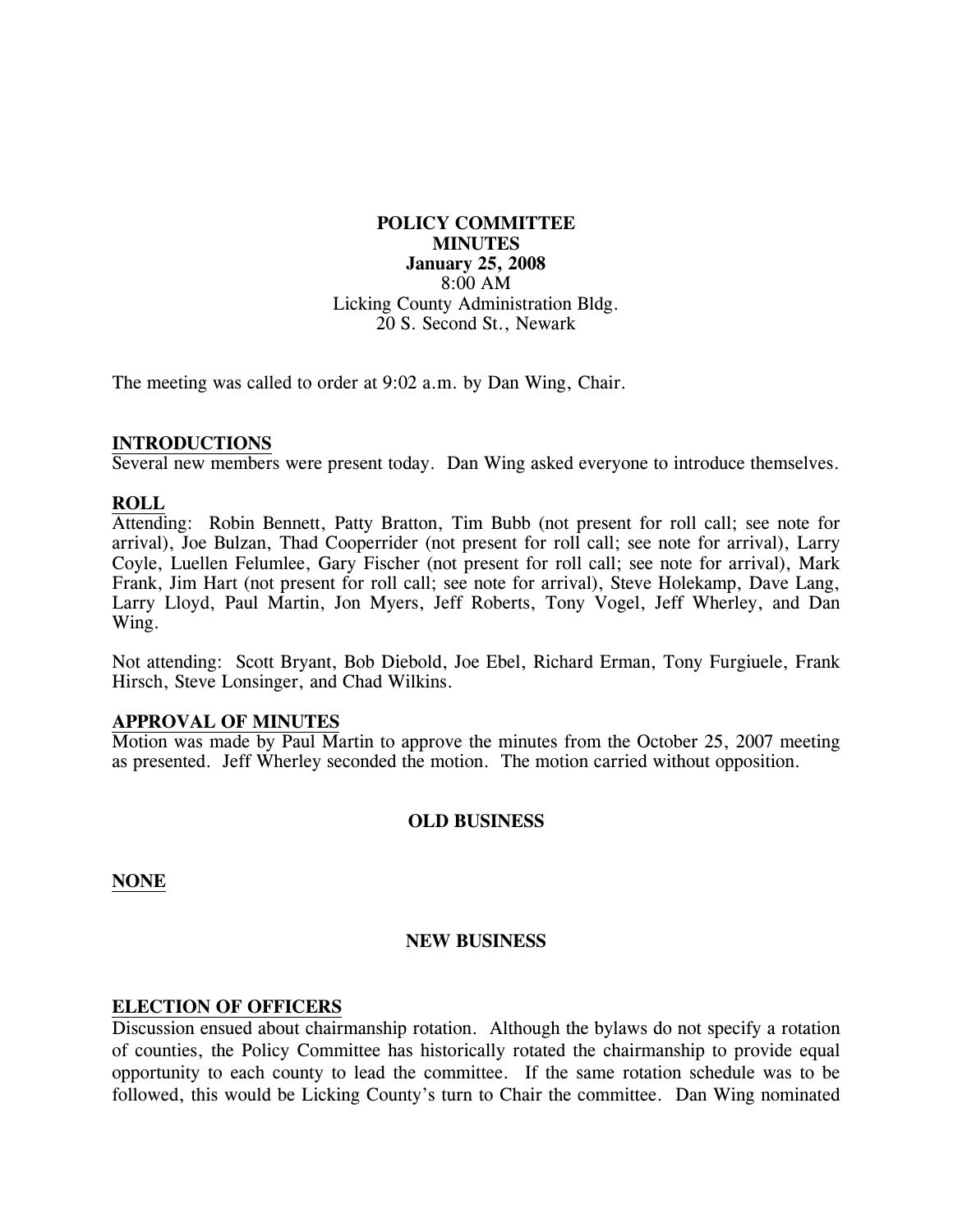Larry Lloyd as chairman. Patty Bratton made a motion to accept the nomination. Paul Martin seconded the motion. Hearing no other nominations, Jeff Wherley made a motion that nominations be closed. Steve Holekamp seconded the motion. Motion carried without opposition. Larry Lloyd was appointed Chair by acclamation.

At this time Larry Lloyd took over the meeting. Paul Martin made a motion nominating Jeff Wherley as vice-chair. Dan Wing seconded the motion. Hearing no other nominations, Steve Holekamp made a motion to close nominations. Dave Lang seconded the motion. Motion carried without opposition. Jeff Wherley was appointed Vice-Chair by acclamation.

# **ANNUAL REVIEW OF PLAN IMPLEMENTATION**

A document was distributed listing the goals of the solid waste plan and where the district stands on meeting those goals. Carol advised the committee that all commitments in the plan are being met – including the 90% recycling access in all counties, with the exception the Industrial Work Groups. Dan Wing suggested that could be addressed in the industrial recycling subcommittee meeting and a better strategy developed..

(**Note:** Tim Bubb arrived 8:10) (**Note:** Gary Fischer arrived 8:14)

Jeff Wherley stated that it appeared there were no recommendations to make to the Board of Directors at this time. Consensus of the committee was that they agreed with Jeff and had no recommendations to offer at this time.

## **SCHEDULE PLAN UPDATE SUBCOMMITTEE MEETTINGS**

A document was distributed listing committee members and those subcommittees which each had volunteered for.

(**Note:** Thad Cooperrider arrived 8:15) (**Note:** Jim Hart arrived 8:15; left; returned at 8:18)

Dave Lang volunteered for the Residential/Commercial Recycling subcommittee. Jeff Roberts volunteered for the Industrial Recycling subcommittee and the Special Waste subcommittee. Mark Frank volunteered for the Education subcommittee. Tony Vogel volunteered for the Special Waste subcommittee and for the Residential/Commercial Recycling subcommittee (Secretary's note: Tony volunteered for the Residential/Commercial Recycling subcommittee after the meeting adjourned). Jon Myers volunteered for the Finance subcommittee.

The subcommittee members discussed meeting dates and came up with the following schedule: Friday, February  $22<sup>nd</sup>$ , at the Solid Waste District Office – Disposal Facilities subcommittee, Special Wastes subcommittee, and Finance subcommittee. Thursday, March 6, at the Community Action Recycling Center – Residential/Commercial Recycling subcommittee,